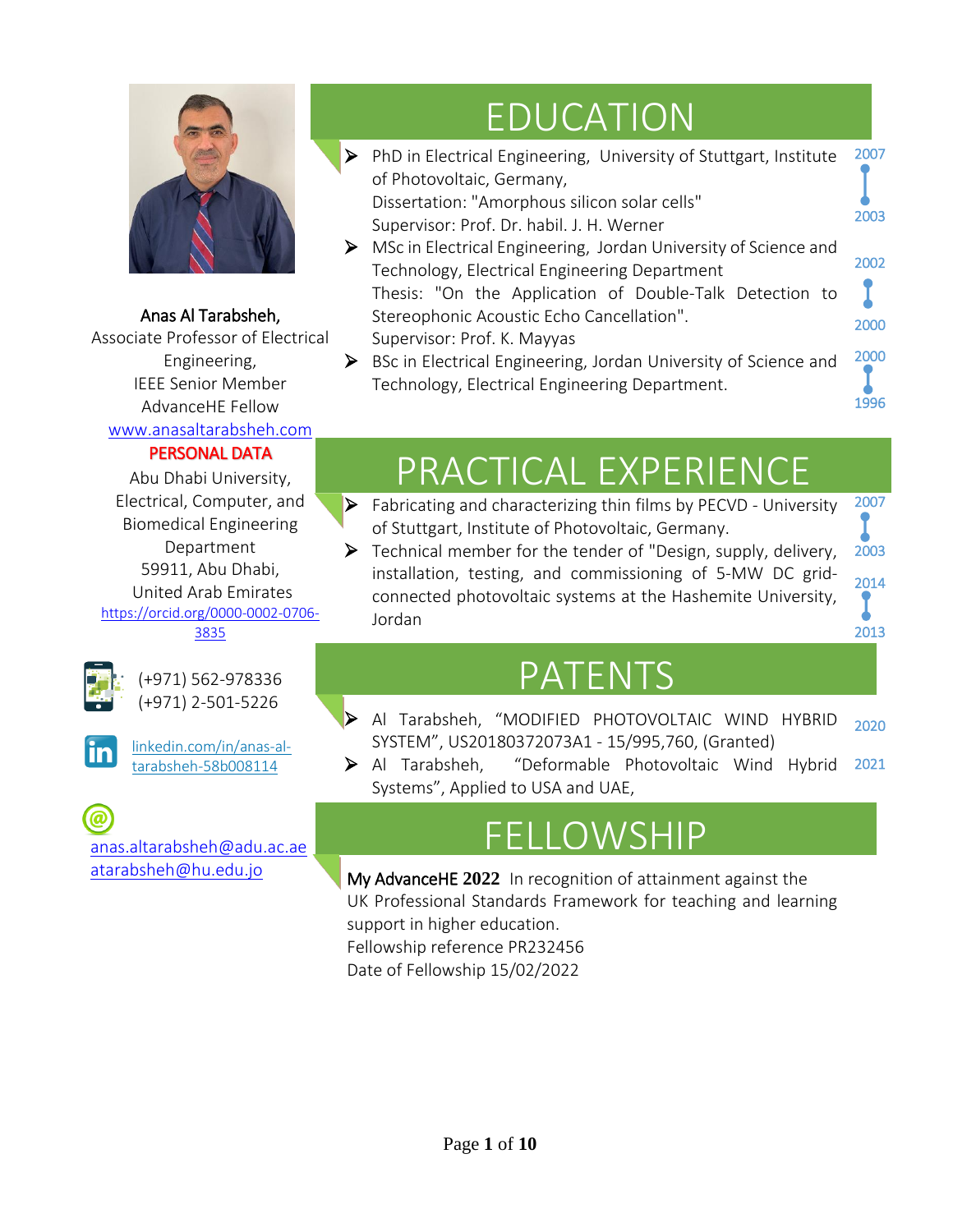## TEACHING EXPERIENCE

#### **LANGUAGES**

Arabic: Native Language English: Excellent German: Good

#### RESEARCH INTERESTS

- Semiconductor Materials
- Photovoltaic Cells and Systems
- Electronic Devices and **Circuits**
- Renewable Energy
- Associate Professor (Unpaid leave from the Hashemite University) at the Electrical, Computer, and Biomedical Engineering Department in Abu Dhabi University-UAE l Now
- 2015 Visiting Associate Professor (Sabbatical leave from the 2015 Hashemite University) at the Electrical Engineering 2 Department in the American University of Sharjah-UAE
- Associate Professor at the Electrical Engineering Department in the Hashemite University-Jordan 2014 2014
- Assistant Professor at the Electrical Engineering Department in the Hashemite University-Jordan

2013 2013

X

2002 j

- $\triangleright$  Adjunct Faculty the Electrical Engineering Department in the German-Jordan University 2007 2010
- $\triangleright$  Teaching Assistant at the Electrical Engineering Department in the Hashemite University-Jordan 2009 2003

## SUPERVISON-*MASTER LEVEL*

- Hamza Smadi," Impact of Temperature on Photovoltaic Cells Performance", Albert-Ludwigs-University of Freiburg, Department of Microsystems Engineering, Germany 2017
- Mohammed Hareb," Optimal Allocation of Multiple Microgrids in The Main Grid", Electrical, Computer, and Biomedical Engineering Department, Abu Dhabi University. 2018
- Hamda Hittawi," Performance of Photovoltaic Power Plants in Dubai", Electrical, Computer, and Biomedical Engineering Department, Abu Dhabi University. 2019
- Amna Al Ameri," PV battery power charging using MPPT and super capacitor", Electrical, Computer, and Biomedical Engineering Department, Abu Dhabi University. 2019
- Ossama Abu Elkheir," Energy harvesting for Road Safety IoT Devices", Electrical, Computer, and Biomedical Engineering Department, Abu Dhabi University. 2020
- Ayat Abu Sbeih," Energy Management in Electric Vehicles", Electrical, Computer, and Biomedical Engineering Department, Abu Dhabi University. 2021
- Mohammad Lutfi Isaied, "Analysis of Deformable PV-Wind Hybrid Systems ", Electrical, Computer, and Biomedical Engineering Department, Abu Dhabi University. 2021

#### COURSES TAUGHT

#### Undergraduate

- 1. Advanced Digital System
- 2. Digital Logic and Digital **Circuits**
- 3. Electric Circuits I
- 4. Electric Circuits II
- 5. Power Electronics
- 6. Power Systems
- 7. Special Topics in EE
- 8. Electronics I
- 9. Electronics II
- 10.Photovoltaics
- 11.Power Distribution
- 12.Analog and Digital
- **Electronics**
- 13.Energy Conversion
- 14.Renewable Energy
- 15.Intro. to Elec./Comp. Eng.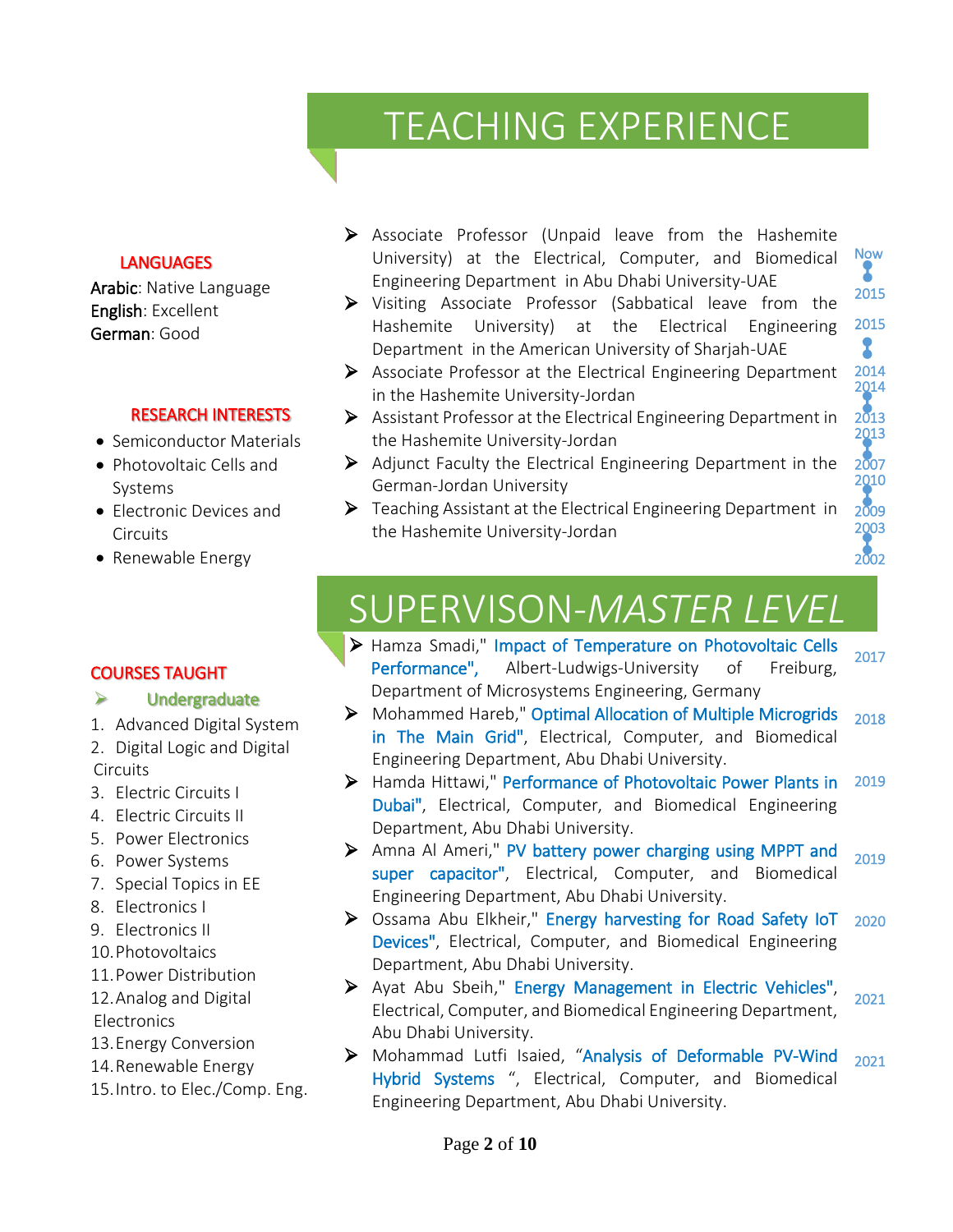- 16.Internship
- 17.Aircraft Systems
- 18.Senior Design Projects
- 19.Photovoltaic
- Semiconductors
- 20.Electric Circuits and Devices
- 21.Statistical Analysis.
- 22.Digital Electronics
- 23.Semiconductors
- 24.Optical Fiber
- Communications
- 25.Signals & Systems

#### $\triangleright$  Postgraduate

- 1. Integrated Circuits Design
- 2. Advanced Mixed-Mode ICs
- 3. Smart Grids

## TRAINING COURSES

- $\triangleright$  Introduction to photovoltaic cells, modules, and systems
- $\triangleright$  Design of stand-alone and grid-connected PV systems
- MATLAB applications for Electrical Engineering students

### GRANTS

- "Modeling of Bifacial Photovoltaic Modules in UAE", PI, Funding amount of AED 40,000, ADU Office of Research and Sponsored Programs 2022. 2022
- "Deformable Model for Performance Enhancement of Photovoltaic-Wind Hybrid Systems ", PI, Funding amount of AED 24,000 TAKAMUL (DED Grants) 2021
- The Wind ", PI, Funding amount of AED 36,000, Research office 2021
- "Performance of photovoltaic modules under different cooling techniques", PI, Funding amount of AED 20,000 Action research grant (ADU Research Grants) 2019
- *"*Automatic Detection of Defects in Solar Panels Using Aerial Thermal Imaging*",* PI, Funding amount of AED 35,000 , Center of Excellence on Smart Services for Smart Cities at Abu Dhabi University 2018
- *"*Investigation of Stability and Power Quality in Renewable Rich Microgrids", CO-PI, Funding amount of AED 40,000 ,Center of Excellence on Smart Services for Smart Cities at Abu Dhabi University 2017 Í
- "Impact of Distributed Generation on Protective Relay Coordination in Distribution Networks", CO-PI, Funding amount of AED100,000 , Center of Excellence on Smart Services for Smart Cities at Abu Dhabi University 2016
- "Characterization of thin films" --- DFG Corporation, Funding amount of \$8,000, Fellowship for Guest, Stuttgart University, Germany 2010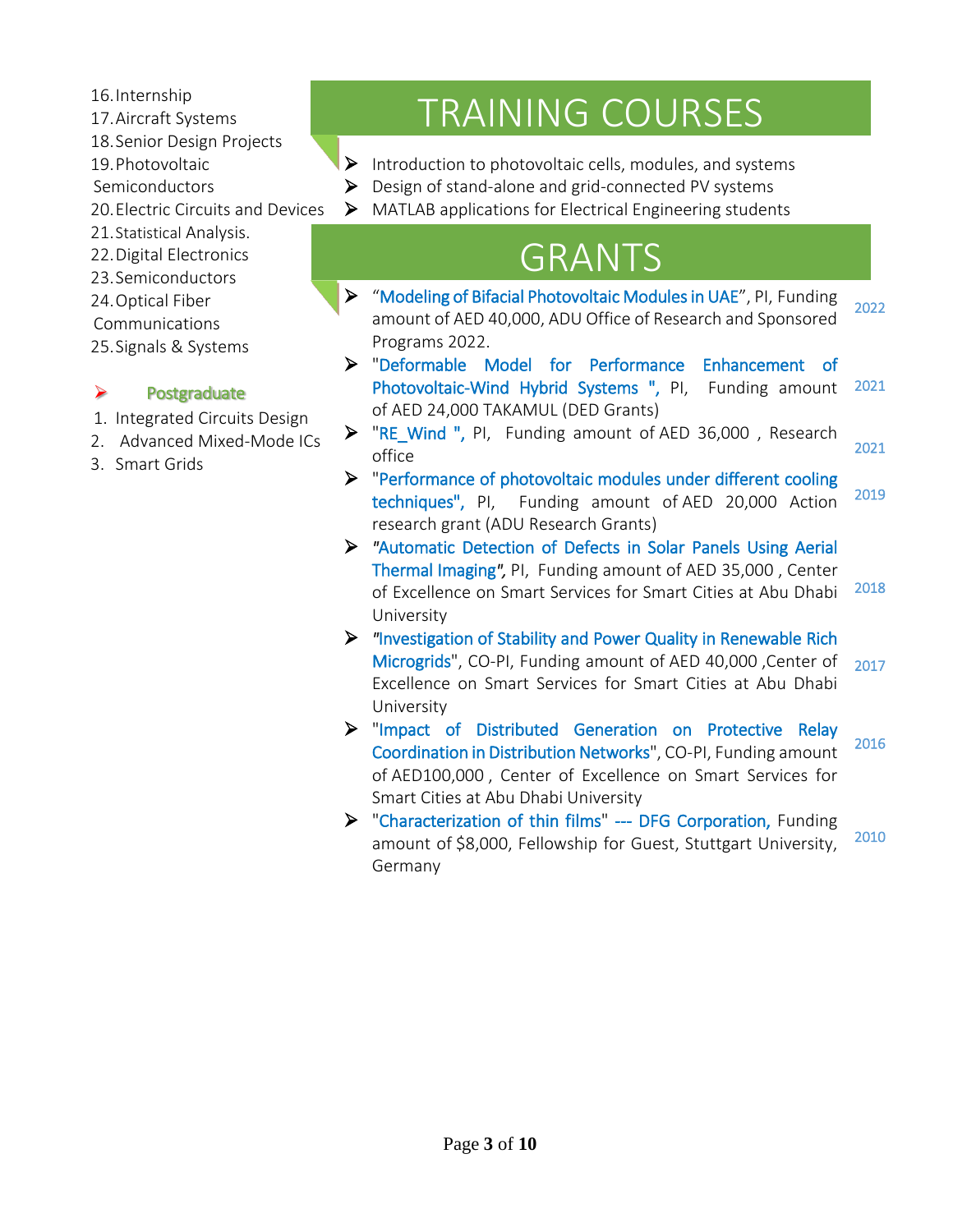# **HONORS**

"*T*echnology-*I*nnovation-*P*ioneer EnviroTech Award" Ambassador, Department of

|               | Economic Development in Abu Dhabi<br>Senior Member, IEEE<br>➤<br>Stuttgart University Scholarship, Germany<br>➤                                                                            | 2019<br>2017<br>2006 |
|---------------|--------------------------------------------------------------------------------------------------------------------------------------------------------------------------------------------|----------------------|
|               | Hashemite University Scholarship, Jordan<br>➤<br>Jordan University of Science and Technology: Teaching Scholarship to get a M.Sc. in<br>➤                                                  | 2003                 |
|               | Electrical Engineering,                                                                                                                                                                    | 2000                 |
| <b>AWARDS</b> |                                                                                                                                                                                            |                      |
|               | Winning the <b>second place</b> in the <b>National Technology Parade</b> , Renewable Energy Track.                                                                                         |                      |
|               | Project: High Performance Hybrid Vertical Wind-Solar System                                                                                                                                | 2010                 |
|               | Second place prize : 500 JD                                                                                                                                                                |                      |
|               | Sponsor: the Ministry of Communication                                                                                                                                                     |                      |
| 2.            | Winning the First Place in the <i>Innovation week in UAE</i> in 2016. The competition in University                                                                                        |                      |
|               | of Sharjah                                                                                                                                                                                 | 2016                 |
|               | Project: Modified Photovoltaic Wind Hybrid System                                                                                                                                          |                      |
|               | Sponsor: the UAE Telecommunication Regulatory Authority (TRA), University of Sharjah                                                                                                       |                      |
|               | Prize: 50,000 AED.                                                                                                                                                                         |                      |
| 3.            | Winning the first place (People's choice - postgraduate category) & the runner-up prize<br>(Judges' choice - postgraduate category) in the <i>Future Generation Competition and Middle</i> | 2017                 |
|               | East Electricity Awards, in Dubai World Trade Center, UAE.                                                                                                                                 |                      |
|               | Project: Modified Photovoltaic Wind Hybrid System                                                                                                                                          |                      |
|               | Sponsor: Middle East Electricity Awards.                                                                                                                                                   |                      |
| 4.            | Shortlisted finalist in "The UAE Drones For Good" (Drones/ AI & Robotics), in Dubai Internet                                                                                               |                      |
|               | City Amphitheatre, under the patronage of HHS Hamdan bin Mohammed Bin Rashid Al                                                                                                            | 2017                 |
|               | Maktoum, the crown prince of Dubai.                                                                                                                                                        |                      |
|               | Project: Smart High Robot<br>5. Winning the <i>third place</i> in the 12 <sup>th</sup> MAC Mobile Application Contest. The competition was                                                 |                      |
|               | held in Khalifa University                                                                                                                                                                 | 2017                 |
|               | Project: Diabetes Watch: Monitoring of Blood Glucose Level                                                                                                                                 |                      |
|               | Sponsor: Khalifa University                                                                                                                                                                |                      |
|               | Third Place Prize: 5,000 AED.                                                                                                                                                              |                      |
| 6.            | Winning the <b>first place</b> (People's choice - postgraduate category) in the <i>Future Generation</i>                                                                                   |                      |
|               | Competition and Middle East Electricity Awards, in Dubai World Trade Center, UAE.                                                                                                          | 2018                 |
|               | Project: Design and Analysis of Solar Updraft Tower<br>Sponsor: Middle East Electricity Awards.                                                                                            |                      |
|               |                                                                                                                                                                                            |                      |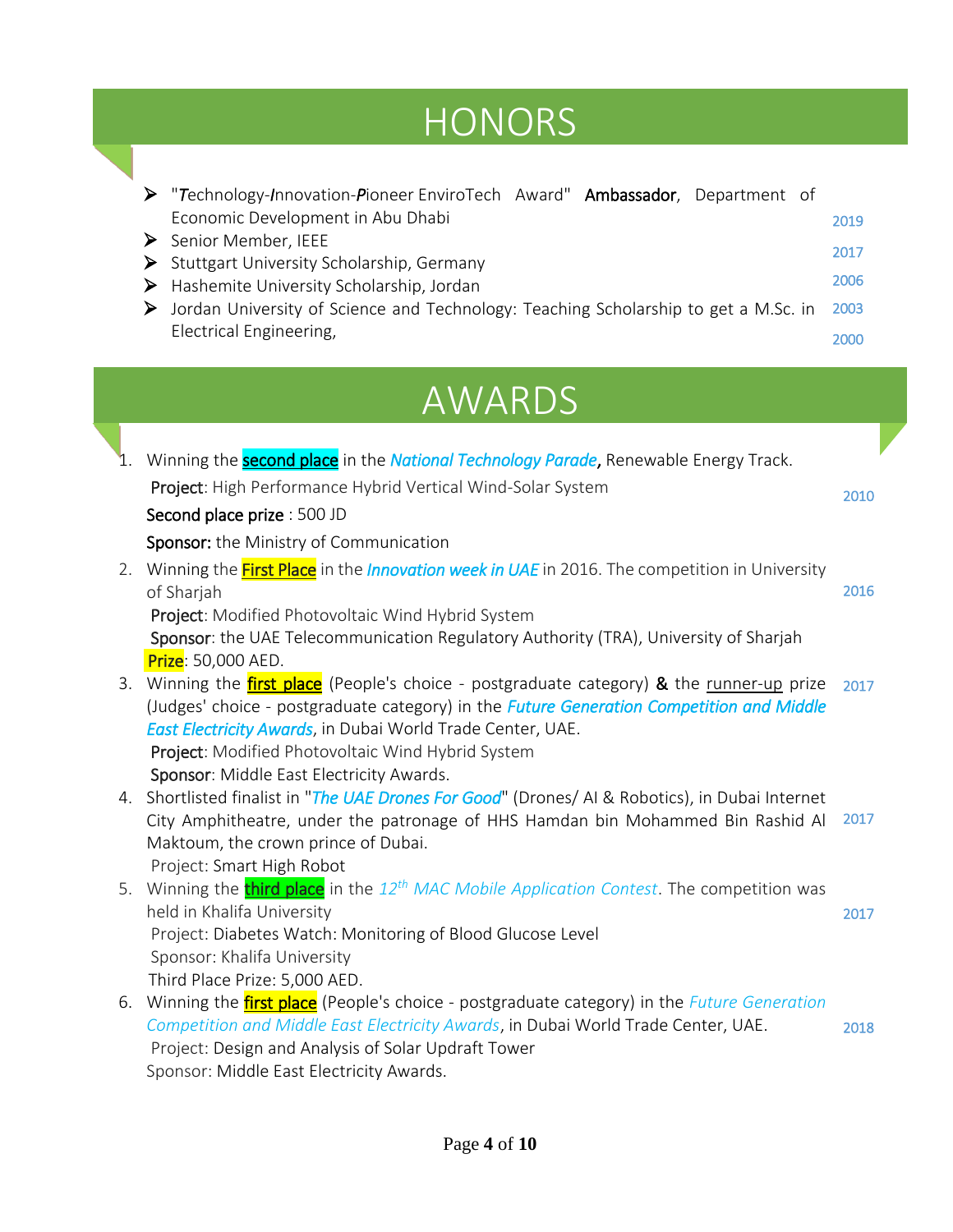- 7. Winning the *first place* (People's choice undergraduate category) and the **second place** (Judges' choice) in the *Future Generation Competition and Middle East Electricity Awards*, in Dubai World Trade Center, UAE. Project: Photovoltaic Energy for Seawater Desalination in UAE Sponsor: Middle East Electricity Awards. 8. Winning the second place (People's choice - postgraduate category) in the *Future Generation Competition and Middle East Electricity Awards*, in Dubai World Trade Center, UAE. Project: Viability Study of Photovoltaic Systems Floating on Water Surfaces in UAE Sponsor: Middle East Electricity Awards. 9. Winning first place in *Think Science Competition*, held in Khaliah University, UAE. Project: an Autonomous and Sustainable Sea Cleaning Robot Sponsor: Emirates Foundation. 10. Shortlisted in the *Future Generation Competition and Middle East Electricity Awards*, in Dubai World Trade Center, UAE. Project: Energy Harvesting Illuminated Window 11. Winning the second place in the *X-Research competition* organized by Skyline University College along with the sponsorship of Zendy Online Scholarly Research and Literature Platform, Al Rewaya for Book Publishing and Distribution, Panworld Education. 2019 2019 2019 2020 2021
	- Project: Smart Photovoltaic Modules
- 12. Winning first place at the *8th Undergraduate Virtual Research Competition* organized by Abu Dhabi University. With 87 universities participating in 315 projects from across the MENA region, our work has come out on top. Project: Reacher: AI and Computer Vision-Based Robot Teaching Assistant Sponsor: Office of Research and Sponsored Programs First Place Prize: 4,700 AED. 2021
- 13. Winning first place of the *VPS Innovation in Sustainability Award.* The United Nations Sustainable Development Goals (SDGs) represent an achievable action plan for us and our environment to truly thrive by 2030. With 160 projects participating from across the MENA region, our work has come out on top Project: IntelliSeaCleaner: An Autonomous and Sustainable Sea Cleaning Robot Prize: \$10,000 scholarship. 2021

### PUBLICATIONS- JOURNALS

l,

- 1. A. Al Tarabsheh, M. Yaghi, A. Younis, R. Sarker, S. Moussa, Y. Eldigair, H. Hajjdiab, A. El-Baz, and M. Ghazal, "Towards Contactless Learning Activities during Pandemics Using Autonomous Service Robots", Applied Sciences – Section[: Robotics and Automation,](https://www.mdpi.com/journal/applsci/sections/robotics_automation) Special Issue: [Smart Robots for Industrial Applications,](https://www.mdpi.com/journal/applsci/special_issues/Smart_Robots) 2021.
- 2. I. Etier, A. Al Tarabsheh\*(corresponding), "Shunt Resistance Spatial Variations in Amorphous Silicon Photovoltaic Cells", Microelectronics Journal, 2021.
- 3. A. Al Tarabsheh, M. Akmal, M. Ghazal, "Improving the Efficiency of Partially Shaded Photovoltaic Modules without Bypass Diodes," Electronics MPDI, Vol.10, pp. 1046, 2021.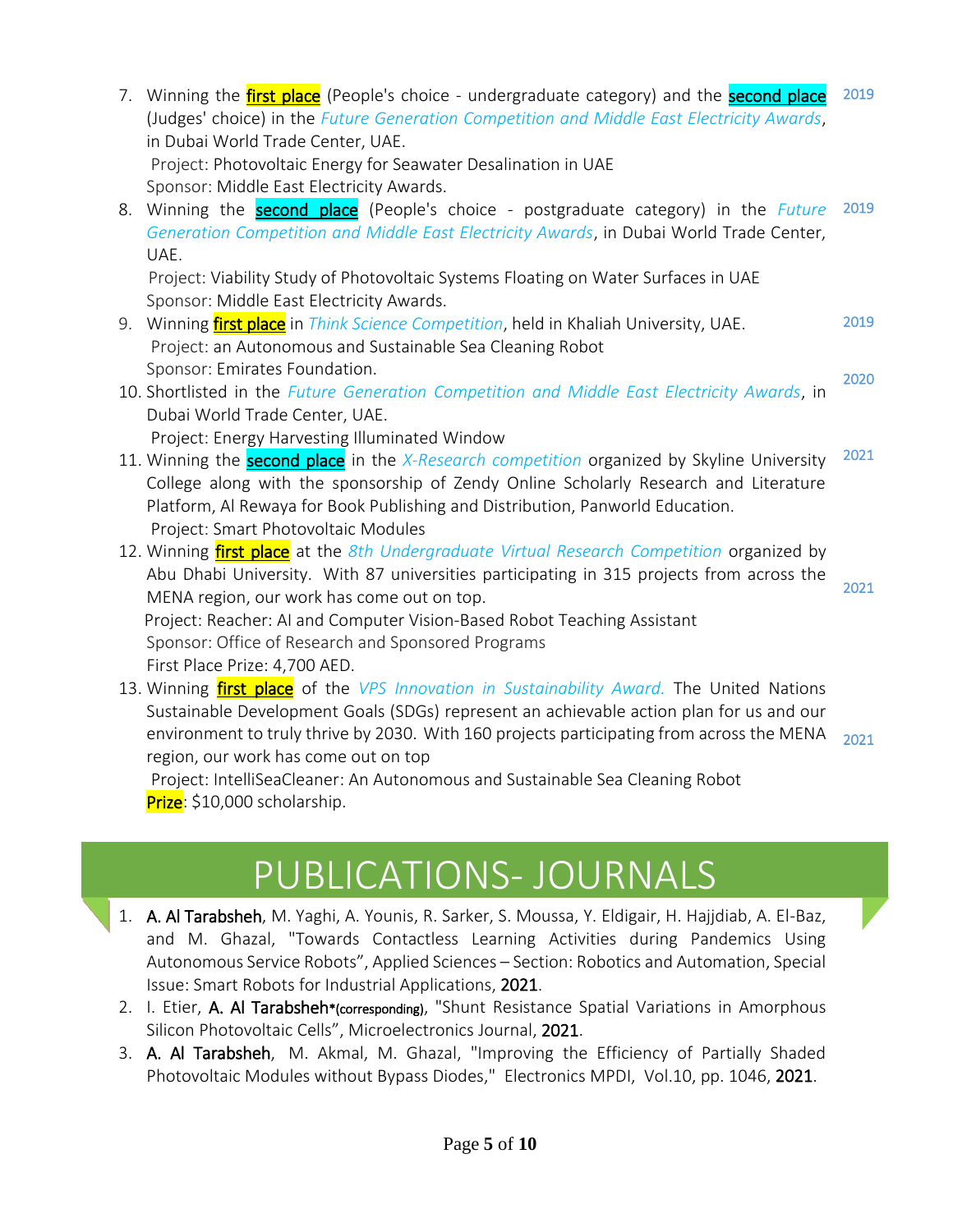- 4. M. Halabi, A. Al Tarabsheh, "Modelling of Electric Vehicles Using Matlab/Simulink," the SAE International Journal of Commercial Vehicles, 2020.
- 5. Yasmin Abu-Haeyeh, Muhammad Akmal, Anas Al Tarabsheh, "Cooperative Intrusion Detection System for Advanced Metering Infrastructure," Submitted to the Sustainable Energy, Grids and Networks, 2020.
- 6. A Al Tarabsheh, MAM Hareb, MR Kahla, "Photovoltaic-wind hybrid turbine system", US *Patent* 10,612,522. 2020.
- 7. A. Al Tarabsheh, M. Akmal, M. Ghazal, "Series Connected Photovoltaic Cells Modelling and Analysis", Sustainability Journal, Vol. 9, pp. 371-380, 2017.
- 8. I. Etier, M. H. Abderrazzaq, A. Al Tarabsheh, O.A. Saraereh and M. AlBdour, "The impact of large scale photovoltaic systems on the harmonic increase in distribution networks", Jordan Journal of Mechanical and Industrial Engineering, Vol. 10 No. 4, pp. 239-244, 2016.
- 9. A. Al Tarabsheh, I. Etier, H. Fath, A. Ghazal, Y. Morci, M. Asad, A. El Haj, "Performance of Photovoltaic Cells in Photovoltaic Thermal (PVT) Modules", IET Renewable Power Generation (IEEE Xplore), Vol. 10 (7), pp. 1017–1023, Aug. 2016.
- 10. Ali Q. Al-Shetwi, Muhamad Zahim Sujod, A. Al Tarabsheh, and Ibrahim A. Altawil, Design and Economic Evaluation of Electrification of Small Villages in Rural Area in Yemen Using Stand-Alone PV System, International Journal of Renewable Energy Research, Vol 6, No 1, 2016.
- 11. A. Al Tarabsheh, Description of the Ideality Factor of a-Si:H Photovoltaic Cells Under Different Illumination Intensity Levels, Journal of Renewable and Sustainable Energy, DOI: 10.1063/1.4918286, Vol. 7, Issue, 2, 2015.
- 12. Omar A. Saraereh, Qais Alsafasfeh, A. Al Tarabsheh, and Issa Etier, Least Squares Fitting Based Fault Classification in Distribution Systems, Journal of Energy and Power Engineering, Vol. 8, pp: 560-567, 2014.
- 13. A. Al Tarabsheh , Voutetakis S., Papadopoulos A.I., Seferlis P., Etier I., and O. Saraereh, Investigation of Temperature Effects in Efficiency Improvements of Non-Uniformly Cooled Photovoltaic Cells, Chemical Engineering Transactions, Vol. 35, 2013.
- 14. Mohammad S. Widyan, Ghassan. S. Marji, and A. Al Tarabsheh, Dynamic and Steady-State Operational Performance of Induction and Synchronous Reluctance Motors Powered by PV Generator with MPPT, International Review of Automatic Control (Theory and Applications) – Vol. 5 N. 6, 2012.
- 15. A. Al Tarabsheh, Issa Etier, Ahmed Nimrat, Energy Yield of Tracking PV Systems in Jordan, International Journal of Photoenergy, Vol. 2012, doi:10.1155/2012/890183, Article ID 890183, 5 pages, 2012.
- 16. A. Al Tarabsheh, Issa Etier, Mohammad Widyan, Investigating the Shunting Effects of Parallel-Connected A-Si:H Solar Cells, International Journal of Sustainable Energy, Published online DOI:10.1080/14786451 .2011.592587, ISSN 1478-6451 print/ISSN 1478-646X online, pp. 1- 7, 2011.
- 17. A. Al Tarabsheh, Issa Etier, Analysis of the Ideality Factor of a-Si:H Solar Cells, Journal of Solar Energy Engineering, Vol 133, No.1, pp. 011012/1-5, 2011.
- 18. Mohammad S. Widyan, A. Al Tarabsheh, Issa Y. Etier and Rolf E. Hanitsch, Transient analysis and output characteristics of dc motors fed by photovoltaic systems, Jordan Journal of Mechanical and Industrial Engineering Vol.4. No.1, pp.193-204, 2010.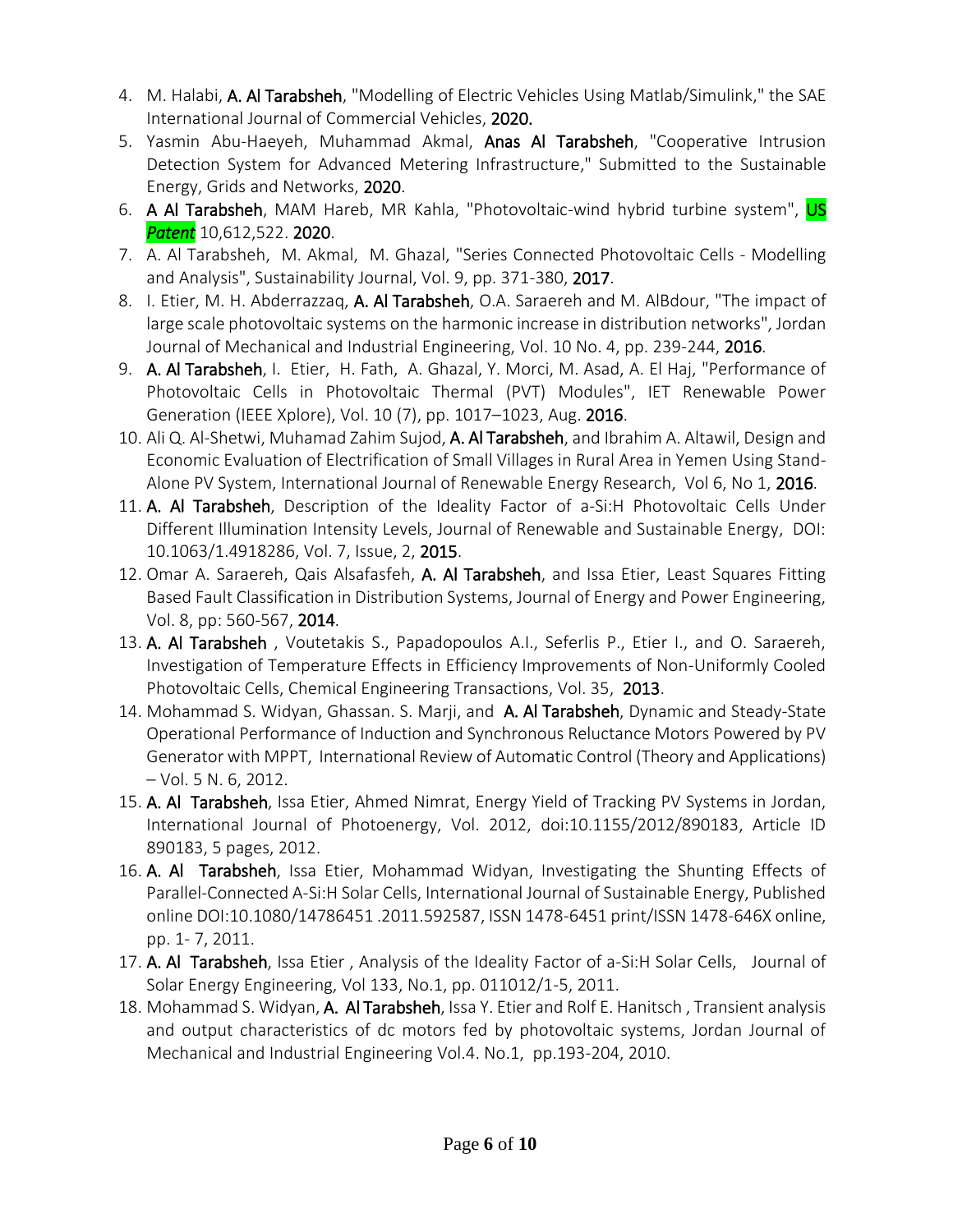- 19. Issa Etier, A. Al Tarabsheh. Mohammad Ababneh, Analysis of Solar Radiation in Jordan, Jordan Journal of Mechanical and Industrial Engineering (JJMIE), Vol. 4, No. 6, pp. 190 – 197, 2010.
- 20. Mohammad S. Widyan, A. Al Tarabsheh, Issa Y. Etier and Rolf E. Hanitsch, Dynamic and Steady-State Characteristics of DC Machines Fed by Photovoltaic Systems, International Journal of Modelling and Simulation, Vol. 30, No. 3, pp. 353-360, 2010.

## PUBLICATIONS- CONFERENCES

j

Ï

- 1. Tasnim Basmaji, Anas Altarabsheh, Huma Zia, Hassan Hajjdiab, and Mohammed Ghazal, "Towards Urgent and Rapid Deployment of Contactless IoT Elevator Control Panel during Pandemics", Quwa: Empowering Women in Research and Innovation", 2021.
- 2. Muhammad Akmal, Faris Al-Naemi, Nusrat Iqbal, Anas Al-Tarabsheh, Lasantha Meegahapola, "Impact of Distributed PV Generation on Relay Coordination and Power Quality", The 3rd IEEE PowerTech at Bovisa Campus of Politecnico di Milano, Italy, June 23- 27, 2019.
- 3. A. Al Tarabsheh, M. Akmal, "Calculation of the Shunt Resistance across the Absorber Layer of Hydrogenated Amorphous Silicon Photovoltaic Cells", the 6th International Conference on Electrical and Electronics Engineering (ICEEE 2019), Istanbul, Turkey April, 16-17, 2019.
- 4. M. Akmal, A. Jawad, A. Al Tarabsheh, "Design and Simulation of Solar Grid-Connected Charger for Electric Vehicles", UKSim-AMSS 20th International Conference on Modelling & Simulation, Cambridge University, 27 - 29 March 2018.
- 5. A. Al Tarabsheh, M. Akmal, Y. Saleem, A. Ali, A. Zourob, A.Hamid, I. Zuhair, M. Ghazal, "Viability study of floating photovoltaic systems", Energy Systems Conference, QEII London UK, June 19-20, 2018.
- 6. J. Ninan, Y. Othman, A. Al Tarabsheh, "Resistorless Low-power Voltage Reference", Smart Cities Symposium 22-23 April 2018, University of Bahrin, In Collaboration with The Institution of Engineering and Technology, UK.
- 7. M. Al Halabi, Nusrat, A. Rashed, A. Al Tarabsheh, "Modelling of SiC Power MOSFET in Matlab, Simulink, and LTSpice", IEEE 18th International Conference on Environment and Electrical Engineering and 2nd Industrial and Commercial Power Systems Europe, Palermo, Italy, June12-15, 2018.
- 8. M Ghazal, A Khalil, T Al Hadithy, A Al Tarabsheh, S Ali, "IntelliMeet: Collaborative Mobile Framework for Automated Participation Assessment", 5th International Conference on Future Internet of Things and Cloud Workshops (FiCloudW) , ISBN: 978-1-5386-3281-9, pp. 227-232, Aug. 21- 23, 2018.
- 9. A. Al Tarabsheh, M. Akmal, M. Hareb, "Analysis of Photovoltaic Modules Attached with a Vertical-Axis Wind Turbine", the 6th International Conference on Clean Electrical Power, Italy, 27-29 June, 2017.
- 10. M. Chabnari, A. Khairaldin, B. Salaas, S. Ismail, O. Akram, M. Ghazal, A. Altarabsheh, R. Kanan, and L. Fraiwan, "Wearable Glucometer with a Culturally-focused Diabetes Control App", the 10th Multidisciplinary Academic Conference in Prague, Czech Republic, 26-27 May, 2017.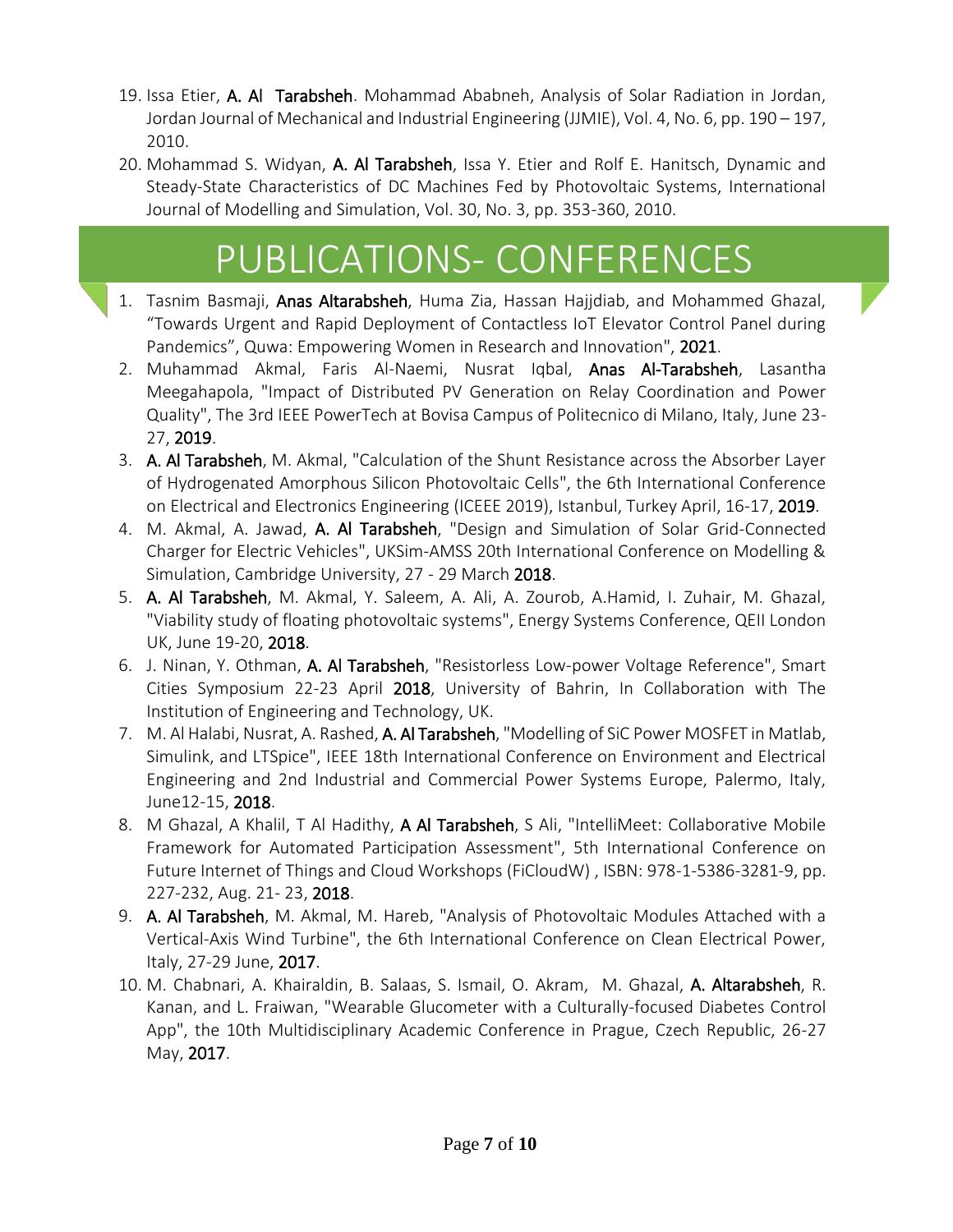- 11. M. Akmal, S. Ali, Y. Khalil, S. Alzaabi, and A. Al Tarabsheh "Integration of Solar Energy and Optimized Economic Dispatch Using Genetic Algorithm: A Case-study of Abu Dhabi", 2017 IEEE Innovative Smart Grid Technologies, Washington DC, April, 2017.
- 12. A. Al Tarabsheh, I. Etier, M. Akmal, A. Sweleh, M. Ghazal, "Modeling of Series-Connected Photovoltaic Cells", 43rd IEEE Photovoltaic Specialists Conference, Portland, USA, June 5- 10, 2016.
- 13. A. Al Tarabsheh, M. Akmal, M. Ghazal, M. Hareb, M. Kahla, A. Qadir, E. Mohammad "A Modified Hybrid Photovoltaic Wind System", International Conference on Renewable Power Generation, IET London Savoy place, United Kingdom, September 21st -23rd, 2016.
- 14. M. Akmal, M. Ghazal, A. Al Tarabsheh, and A. ElKashif "Impact of Distributed Generation on Protective Relay Coordination in Distribution Networks", 16th IEEE conference on Environment and Electrical Engineering, Florence, Italy, Jun., 7th -10th , 2016
- 15. M. Akmal, M. Ghazal, A. Al Tarabsheh, and A. ElKashif "Demand Response Enabled Sustainable Smart Home Design in the Middle East Environment", 51st International Universities' Power Engineering Conference 6–9 September, Coimbra, PORTUGAL, 2016.
- 16. I. Etier, A. Al Tarabsheh, R. Algaisi, "Optimization and Simulation of IGBT Inverter Using PWM Technique", International Conference on Water, Energy and Environment (ICWEE 2015), in Sharjah, UAE, 24-26 March 2015.
- 17. I. Etier, M. H. Abderrazzag, A. Al Tarabsheh, and M. Al Bdour, "The impact of large scale photovoltaic systems on the harmonic increase in distribution networks", International Conference on Water, Energy and Environment (ICWEE 2015), in Sharjah, UAE, 24-26 March 2015 .
- 18. A. Al Tarabsheh, I. Etier , H. Abu Tin, Y. Morci, M. Asad, A. El Haj, H. Fath, A. Ghazal, "Performance of Non-uniformly Cooled-PV modules", International Conference on Water, Energy and Environment (ICWEE 2015), in Sharjah, UAE, 24-26 March 2015 .
- 19. Issa Etier, A. Al Tarabsheh, A. Atyat, B. Abu Al-Hawa, M. Al-Shattel, M. Abd Al-Qader, O. Al-Rousan, T. Al-Maharmeh, Y. Al-Saidi ,RESIDINTAIL CONSTRUCTION POWERED BY PV GRID-CONNECTED SYSTEM, International Conference and Exhibition on Green Energy & Sustainability for Arid Region & Mediterranean Countries, June 2011, Amman, Jordan 2011.
- 20. A. Al Tarabsheh, Issa Etier, Potential of One-Axis and Two-Axis Tracking Photovoltaic Systems, International Conference on Energy, Water & Environment Amman, Jordan, 12-15 December, Vol.3, pp. 81-85, 2010.
- 21. A. Al Tarabsheh , M. B. Schubert ,Mohammad S. Widyan, Issa Etier, J. H. Werner, "A qualitative study of the shunt resistance of parallel-connected amorphous silicon solar cells", International Conference and Exhibition on Green Energy & Sustainability for Arid Region & Mediterranean Countries, Amman, Jordan 2009.
- 22. A. Al Tarabsheh, Mohammad S. Widyan, Issa Y. Etier. Shunt Resistance of Series–connected a-Si: solar cells. International Conference and Exhibition on Green Energy & Sustainability for Arid Region & Mediterranean Countries, Amman, Jordan 2009.
- 23. Issa Etier, A. Al Tarabsheh, Mohammad Ababneh Investigation of Solar Energy in the Hashemite University International Conference and Exhibition on Green Energy & Sustainability for Arid Region & Mediterranean Countries, Amman, Jordan 2009.
- 24. Mohammad S. Widyan, A. Al Tarabsheh, Issa Y. Etier and Rolf E. Hanitsch, Transient analysis and output characteristics of dc motors fed by photovoltaic systems. International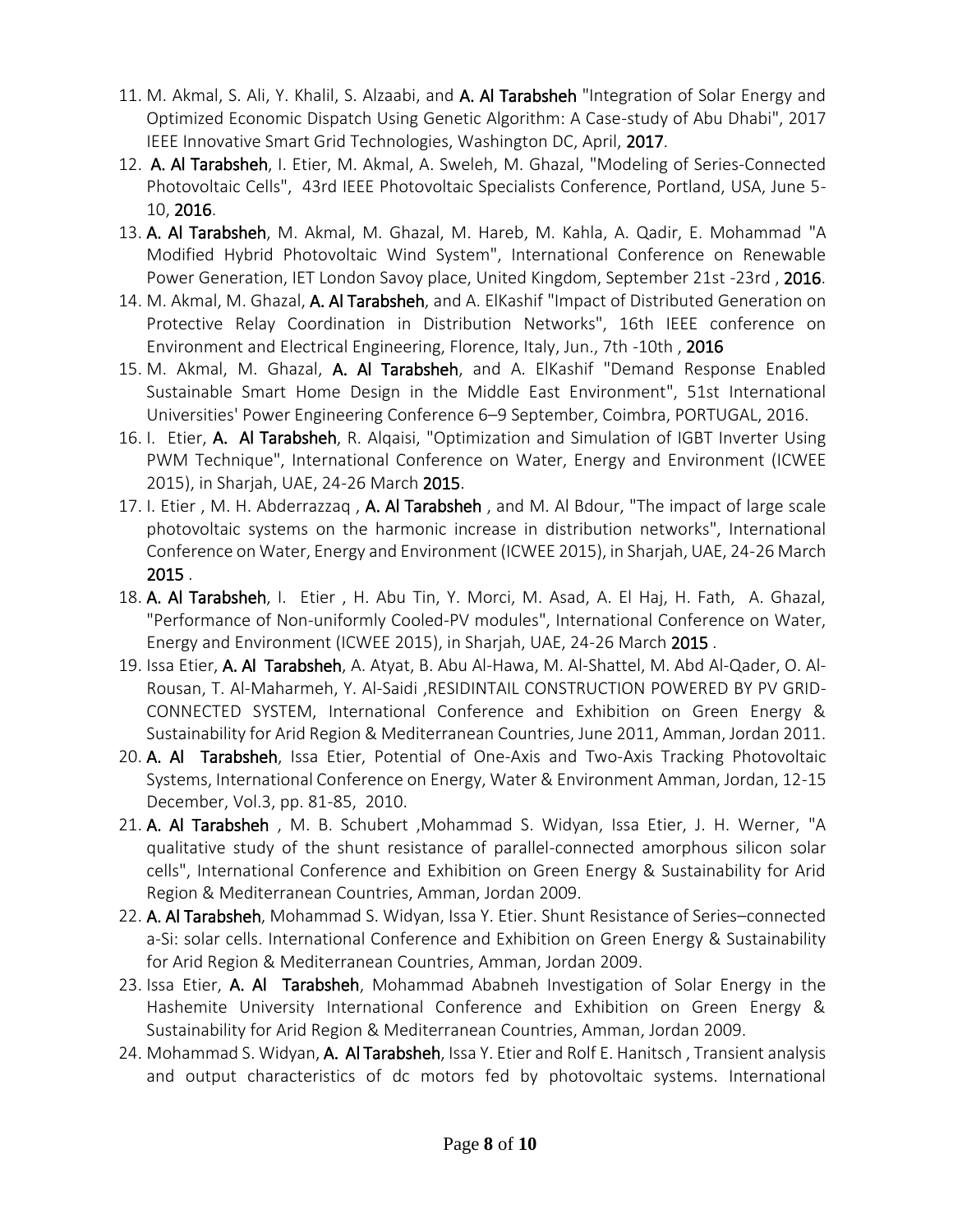Conference and Exhibition on Green Energy & Sustainability for Arid Region & Mediterranean Countries, Amman, Jordan 2009.

- 25. Christos Monokroussos, A. Al Tarabsheh, R. Gottschalg, A.N. Tiwari, Modelling the effects of electronic parameters on the efficiency of amorphous silicon solar cells under AM1.5G spectrum, Workshop on Modelling of Thin Film Solar Cells Wednesday 28 March – Friday 30 March 2007, Gent – Belgium.
- 26. A. Al Tarabsheh, M. B. Schubert, and J. H. Werner, Characterization of amorphous silicon based photovoltaic modules, PV-UNI-NETZ, 23-24 November, Hamburg, Germany, 2006.
- 27. A. Al Tarabsheh, M. B. Schubert, Parallel resistance of integrated amorphous silicon solar cells, Global Conference on Renewable Energy Approaches for Desert Regions [GCREADER], 18-22 September, Amman, Jordan, 2006.
- 28. A. Al Tarabsheh, U. Rau, and M. B. Schubert, Novel analytical description for the current/voltage curve of p-i-n solar cell, 21st European Photovoltaic Solar Energy Conference and Exhibition, Dresden, Germany, , p. 1677-179, 2006
- 29. A. Al Tarabsheh, M. B. Schubert, and J. H. Werner, Effect of the illumination intensity on a-Si:H solar cells, 11th Euregional Workshop on Thin Silicon Devices, 2-4 February, Delft, The Netherlands, 2005
- 30. A. Al Tarabsheh, M. B. Schubert, and J. H. Werner, Amorphous silicon solar cells under different illumination levels, German Physical Society, 4-9 March, Berlin, Germany, 2005.

### COMPUTER SKILLS

- $\triangleright$  Arduino Uno
- > MATLAB
- $\triangleright$  Advanced Semiconductor Analysis (ASA)
- $\triangleright$  PVSOL,
- $\triangleright$  Sunny-Design,
- $\triangleright$  PSPICE
- $\triangleright$  PVSYST.
- $\blacktriangleright$  E-learning tools
- ▶ VHDL language

i

Ī

## ACTIVITES

1. Member in the Scientific Committee of the International Conference and Exhibition on Green Energy & Sustainability for Arid Region & Mediterranean Countries, Amman, Jordan. 2. Member in the Organizing & Scientific Committees of the Jordan International Conference on Energy, Amman, Jordan 2011. 3. Chair of the Outcomes Assessment and Accreditation Committee at the Department of Electrical and Computer Engineering in Abu Dhabi University 4. Subject Matter Expert – Power / Abu Dhabi ADU Smart City Center of Excellence (Abu Dhabi) 5. Judge in the  $4<sup>th</sup>$  and the  $5<sup>th</sup>$  UAE Undergraduate Student Research Competition held in Abu Dhabi University Campus 6. Judge for the 3<sup>rd</sup> and the 4<sup>th</sup> Interschool Scratch Competition held in Abu Dhabi University Campus. This is an annual competition, in which high school students from Abu Dhabi develop projects based on the Scratch tool and present them on the day of the event. 7. Organizing committee member in the IEEE IST 2019 conference 2009 2011 2017 2017 2016, 2017 2016, 2017